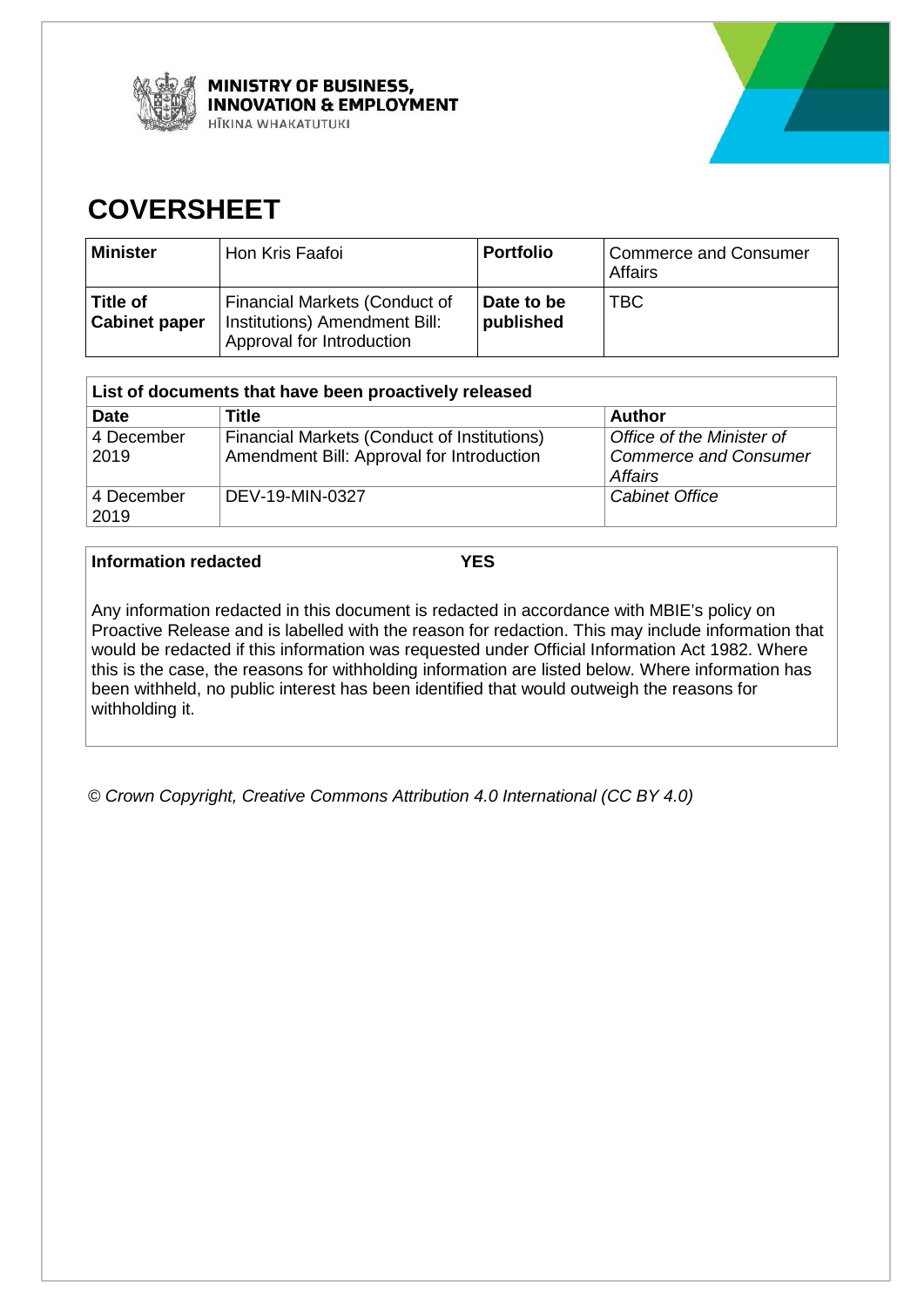In Confidence

Office of the Minister of Commerce and Consumer Affairs

Chair, Cabinet Economic Development Committee

# **Financial Markets (Conduct of Institutions) Amendment Bill: Approval for Introduction**

# **Proposal**

1. This paper seeks approval for the Financial Markets (Conduct of Institutions) Amendment Bill (the Bill) to be introduced into the House. It also seeks policy decisions for three outstanding issues.

# **Policy**

2. The purpose of the Bill is to create a new regime for the conduct of financial institutions in order to improve the conduct of those institutions and reduce the risk of harm to consumers.

*Financial institutions, and the products and services they provide, are an essential part of a well-functioning society*

- 3. Financial products and services are typically complex and can be very high-value, and there is often an imbalance of power between financial institutions and the consumers they serve. This creates a particular and acute risk of harm to consumers. When things go wrong with financial products or services, it can be catastrophic at the individual level and cause significant harm at the broader societal and economic level.
- Recent reviews have identified that banks and life insurers lack focus on good customer outcomes, and have insufficient systems and controls to identify, manage and remedy conduct issues. This creates real risk of misconduct and I have heard New Zealand examples of actual misconduct occurring (for example, consumers being sold insurance products that they are ineligible to ever claim on).

# *Previous policy decisions*

5. In September 2019, the Cabinet Economic Development Committee (DEV) agreed to a requirement that banks, insurers and non-bank deposit takers (NBDTs) be licensed by the Financial Markets Authority in respect of their conduct [DEV-19-MIN-0237 refers]. DEV also agreed that this licensing regime require banks, insurers and NBDTs meet a high-level standard to pay due regard to the needs and interests of customers and treat them fairly. Licensed entities would be required to have and implement effective policies, processes, systems and controls to meet this high level fair treatment standard. DEV also agreed to regulate sales incentives based on volume or value targets.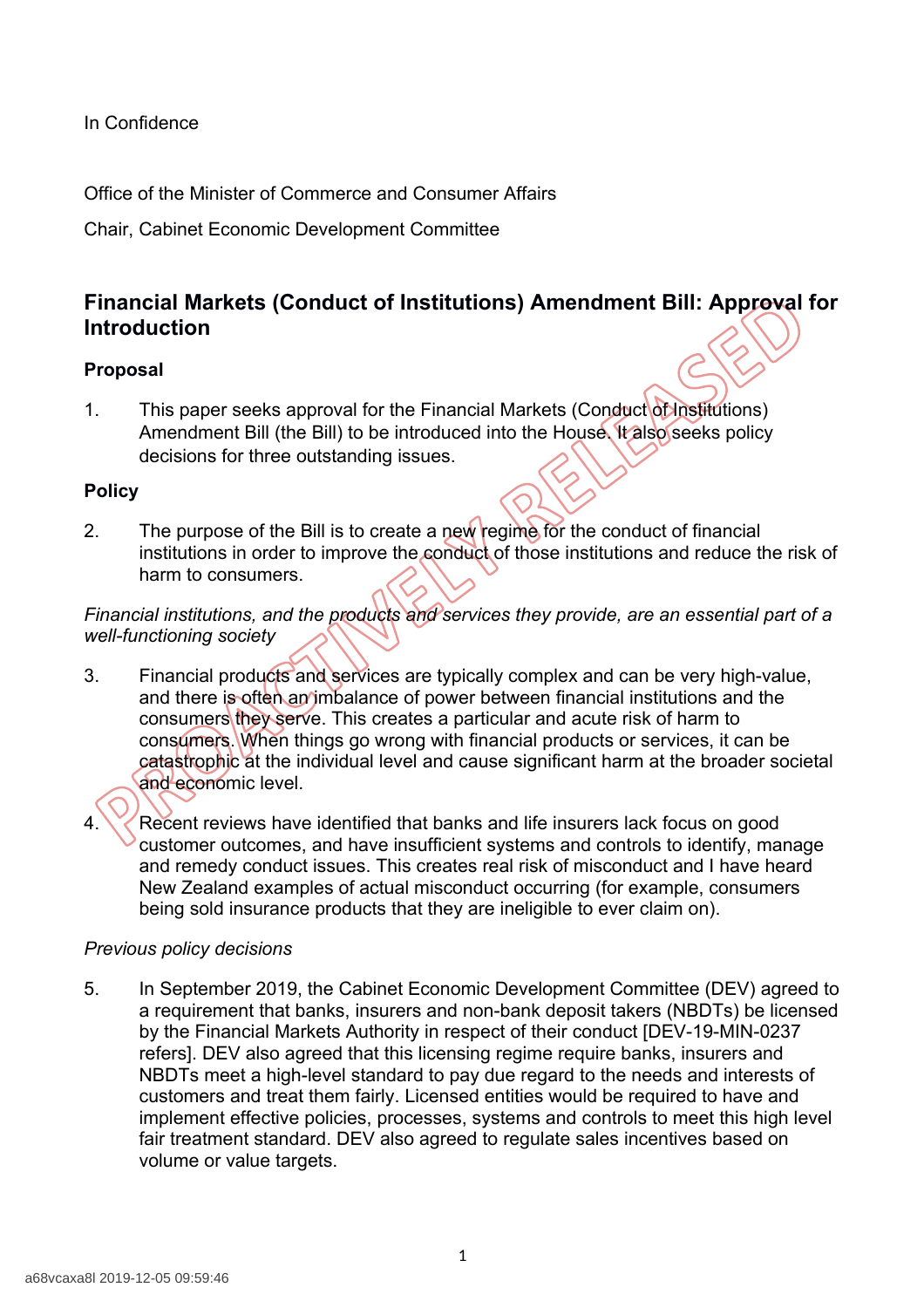### *This Bill gives effect to these decisions and creates a broad conduct regime*

- 6. The Bill requires banks, insurers and NBDTs (together, financial institutions) to obtain a licence from the Financial Markets Authority (FMA) regarding their general conduct. The Bill extends the FMA's existing powers under the Financial Markets Conduct Act 2013 (FMC Act) to monitor market services licensees and enforce their conduct obligations, such as the power to censure, give directions to a licensee or require them to submit an action plan.
- 7. The core obligation in the Bill is a duty for financial institutions to have and implement effective policies, processes, systems and controls to enable them to meet a highlevel principle to treat consumers fairly, including by paying due regard to their interests. These policies etc. will be set out in a "conduct programme". The Bill allows for regulations to prescribe what must be in the conduct programme.
- 8. The Bill also creates the ability to prescribe regulations relating to incentives, which financial institutions and their intermediaries will be required to comply with. These regulations will be the mechanism through which sales incentives based on volume and value targets will be prohibited.
- 9. I note that there are some aspects of the Bill likely to be debated at Select Committee, particularly the scope of the Bill (whether or not non-bank KiwiSaver providers and non-bank or non-NBDT lenders should be included in the regime) and whether intermediaries should have to comply with financial institutions' conduct programmes.
- 10. This regime is targeted at types of institution (i.e. banks, insurers and NBDTs) rather than at particular products or services (e.g. credit, insurance, KiwiSaver etc.). This may place banks in particular at a competitive disadvantage compared to non-bank KiwiSaver providers and lenders. However, I decided to draw the regulatory boundary at banks, insurers and NBDTs in order to move quickly to regulate the areas where there is the most evidence of harm. In addition to this, other parts of the market are already regulated by the financial advice regime, the Credit Contracts and Consumer Finance Act 2003 and the FMC Act.
- 11. While I believe there are good reasons for drawing the boundary of the regime where we have, the Select Committee process may provide other perspectives.

#### **Outstanding policy issues**

12. There are two issues which have arisen through the drafting process which were not anticipated when earlier policy decisions were sought and for which I am now seeking approval. The Bill as drafted incorporates these matters.

### *Requiring financial advice provider intermediaries to comply with the financial institution's conduct programme*

13. When I previously sought policy decisions from DEV on conduct of financial institutions, DEV agreed that financial institutions will be accountable for the activities of their intermediaries that are not financial advice providers. This remains consistent with the Bill as drafted, however I consider that there is also a need to ensure financial advice providers comply with the financial institution's conduct programme.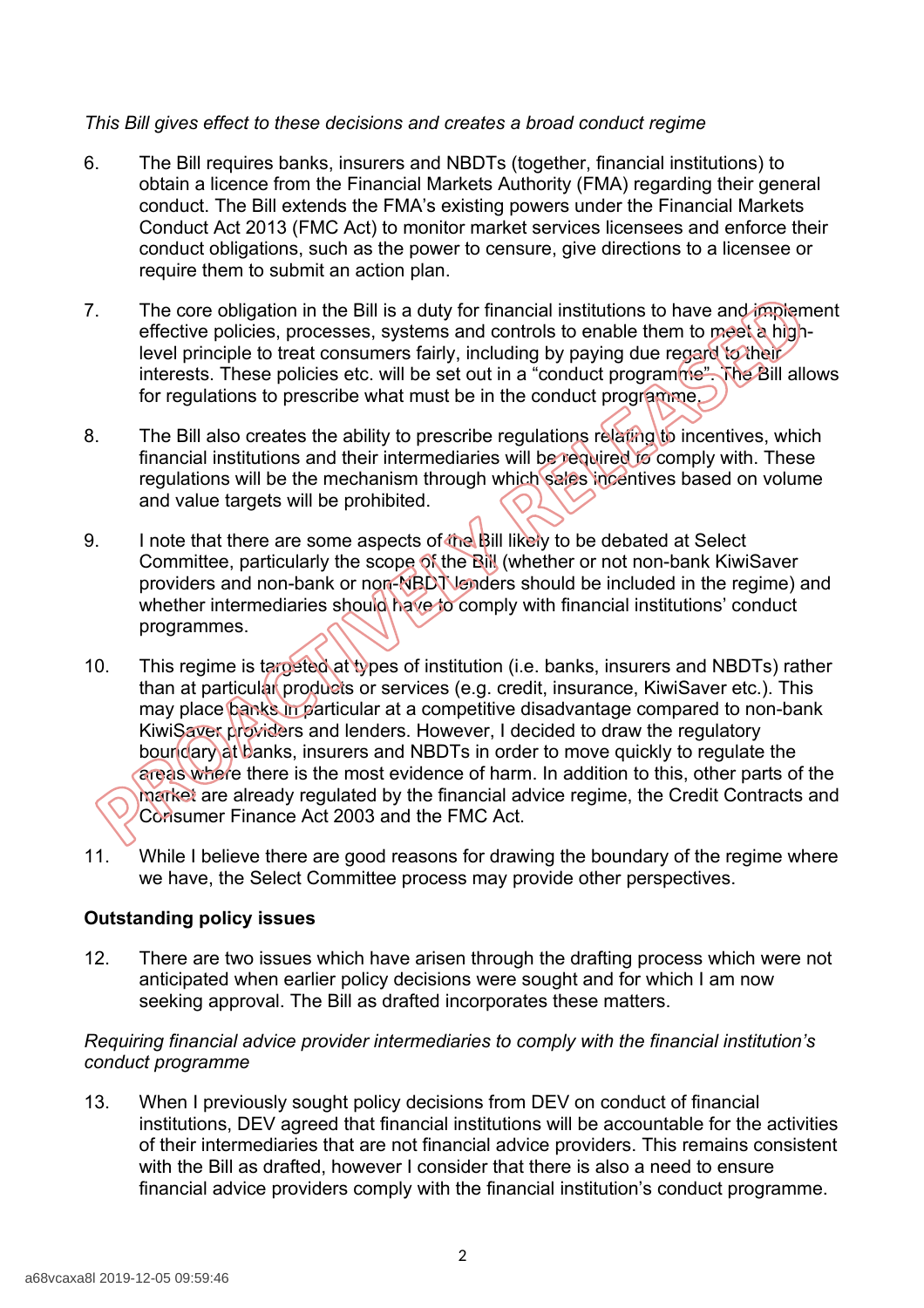- 14. Some financial institutions, particularly insurers, occasionally outsource functions such as claims-handling, underwriting or policy design to other intermediary organisations. Many of these intermediaries are advice providers and will be licensed under the new financial advice regime.
- 15. I recommend financial advice provider intermediaries be required to comply with the conduct programme of financial institutions in order to ensure outsourced functions continue to be captured regardless of whether they are carried out by a financial advice provider. This will also ensure that the regime treats advice provider and nonadvice provider intermediaries the same way in relation to them performing the same activities. If not, there would be a perverse incentive for financial institutions to outsource their functions to advice providers to avoid compliance with the regime.
- *16.* I do not propose to change the previous decisions in relation to financial institutions' responsibility and liability for intermediaries (i.e. the Bill would not make licensed institutions liable for ensuring financial advice providers comply with any obligations). This would risk financial institutions bringing advice in-house and becoming vertically integrated which would not be desirable as I want to ensure that consumers continue to be able to access independent financial advice. Moreover, the conduct programme would not apply when the intermediary is giving financial advice as the giving of financial advice is already regulated by the FMC Act as amended by the Financial Service Legislation Amendment Act 2019.

### *Increasing penalties for intermediaries*

- 17. The original DEV policy paper sought decisions on civil liability, including possible pecuniary penalties, for contravention of certain obligations under the new regime. For licensed entities, the pecuniary penalties were to be the greatest of the consideration for the relevant transaction, 3 times the amount of the gain made or loss avoided, and \$1 million in the case of an individual or \$5 million in any other case. For other entities captured by the regime (e.g. intermediaries covered by the incentives prohibition), pecuniary penalty levels were set at a maximum of \$600,000. This was based on the assumption that intermediaries distributing a financial product would be smaller than the financial institution manufacturing the product.
- 18. However, it is not always the case that intermediaries will be smaller than licensed financial institutions. This suggests that the penalties available for institutions not licensed under the regime should mirror those that are available for licensed financial institutions. This is especially true if an intermediary is accountable for delivering on core elements of a conduct programme.
- 19. With this in mind, I recommend amending the previous DEV decision so pecuniary penalty levels are consistent for any relevant entity that breaches its obligations under the regime.

#### *Providing for the ability to add conditions to financial advice provider licenses*

20. There is one outstanding matter which was included in the previous DEV paper but which the paper did not include a recommendation to give effect to. Accordingly, I seek formal policy approval for this matter.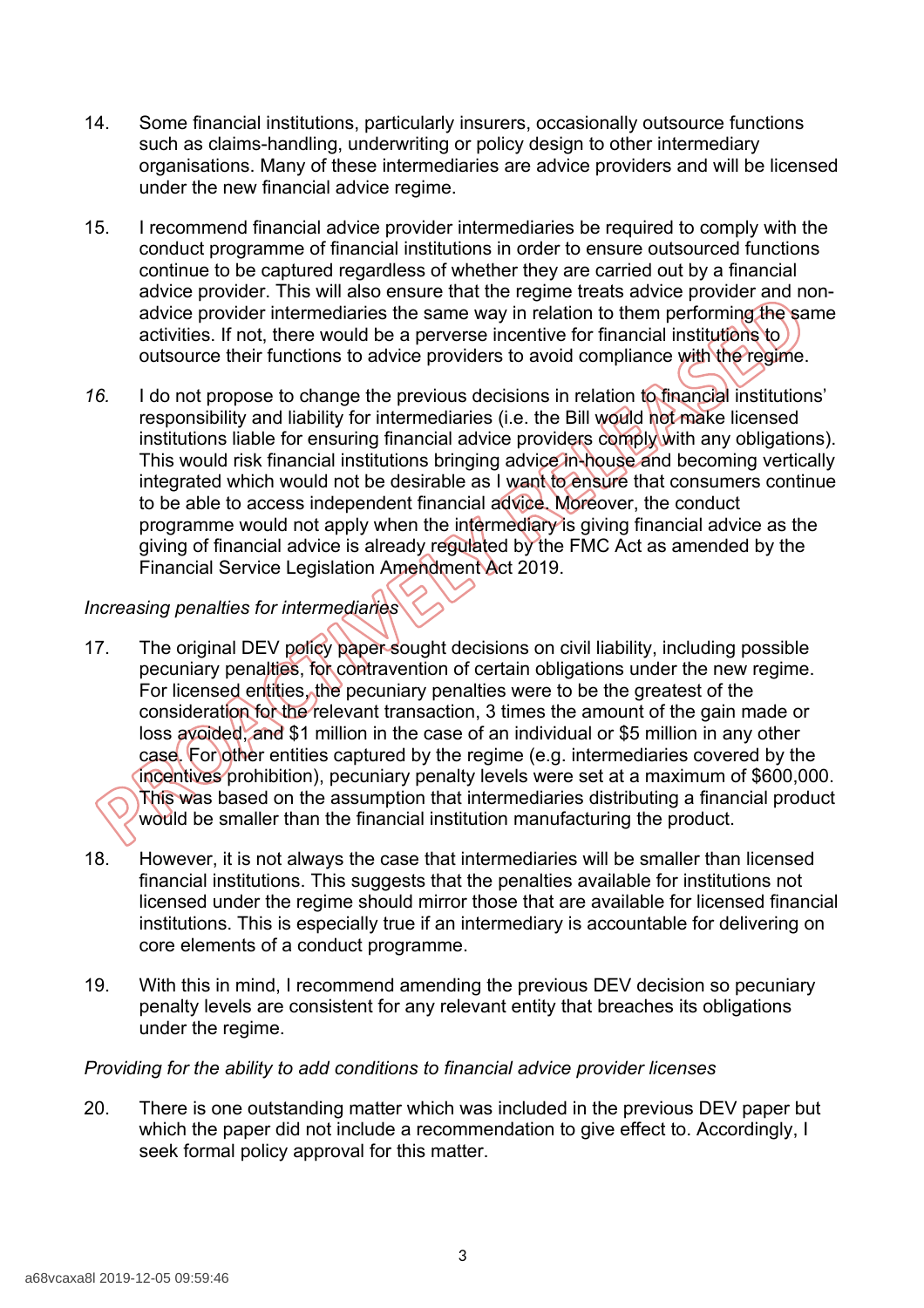21. The previous DEV paper noted that "the new conduct regime should preserve the possibility of further licence conditions on financial advice providers that align with the new conduct obligations. This would future-proof the regime to address any problems that might arise if financial advice providers do not conduct themselves in a way that is consistent with the high-level conduct standard expected of banks, insurers and NBDTs." These conditions should be able to relate to advisers' involvement in the providing of services that goes beyond the provision of financial advice.

#### **Impact analysis**

- 
- 22. The Ministry of Business, Innovation and Employment's (MBIE) Regulatory Impact Analysis Review Panel has reviewed the attached Impact Statement prepared by MBIE. The Impact Statement is a version of the one that accompanied the previous DEV paper. The Impact Statement has been updated to inform the further policy decisions that are now being made. The Panel considers that the information and analysis summarised in the Impact Statement meets the criteria necessary for Ministers to make informed decisions on the proposals in this paper.

#### **Compliance**

- 23. The Bill complies with:
	- 23.1. the principles of the Treaty of Waitangi;
	- 23.2. the rights and freedoms contained in the New Zealand Bill of Rights Act 1990 and the Human Rights Act 1993;
	- 23.3. the disclosure statement requirements (a disclosure statement has been prepared and is attached to the Bill);

23.4. the principles and guidelines set out in the Privacy Act 1993;

- 23.5. relevant international standards and obligations;
- 23.6. the Legislation Guidelines (2018 edition), which are maintained by the Legislation Design and Advisory Committee.

#### **Consultation**

- 24. MBIE released an options paper which explored options to regulate financial institutions and their intermediaries in April 2019 and consulted publicly on the options contained in it. The feedback received was used to inform the development of policy recommendations.
- 25. MBIE has worked closely with the FMA in developing the Bill. The Treasury, Ministry of Justice, Reserve Bank of New Zealand, and Commerce Commission have also been consulted.
- 26. Following policy approval, MBIE held workshops with industry stakeholders such as banks, insurers and industry associations to seek feedback on the policy decisions. This feedback has informed the drafting of the Bill.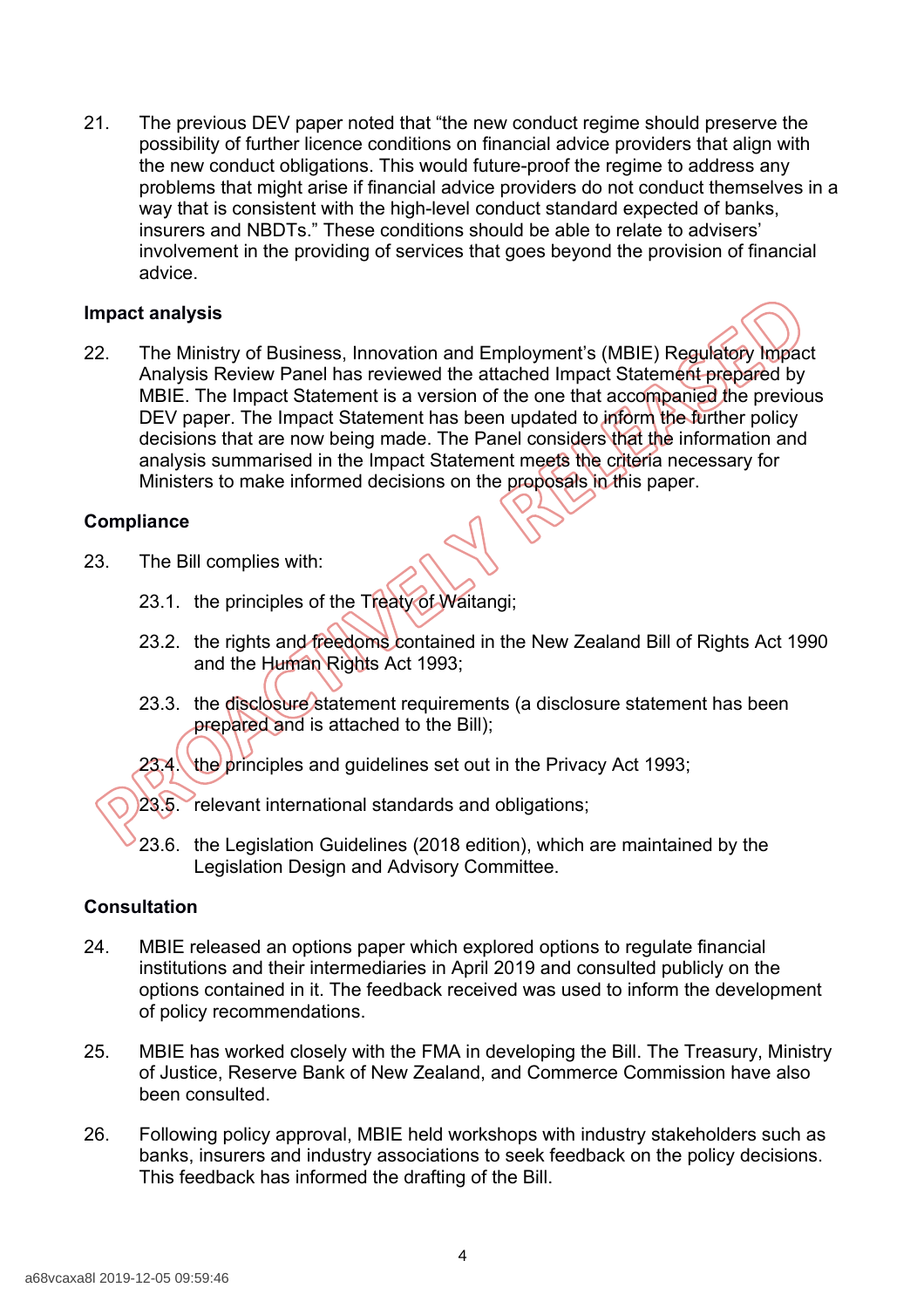### **Binding on the Crown**

- 27. The Bill amends an Act that already binds the Crown.
- 28. The Bill amends the law relating to the FMA by extending the existing powers that the FMA has under the FMC Act to monitor market services licensees and enforce their conduct obligations, such as powers to censure, give directions to a licensee or require them to submit an action plan.
- 29. The Bill does not amend the existing coverage of the Ombudsmen Act 1975, the Official Information Act 1982, or the Local Government Official Information and Meetings Act 1987.

#### **Allocation of decision making powers**

30. The Bill does not involve the allocation of decision-making powers between the executive, the courts, and tribunals.

#### **Associated regulations**

- 31. Regulations will be required to implement the Bill.
- 32. The Bill allows for regulations to prescribe the necessary content of a financial institution's conduct programme. This will give control over what licensed entities must turn their minds to and what must be included in the conduct programme.
- 33. The Bill will also create the ability to prescribe regulations relating to incentives, which financial institutions and their intermediaries will be required to comply with. These regulations will be the mechanism through which sales incentives based on volume and value targets will be prohibited.
- 34. Leonsider regulations to be the appropriate vehicle to regulate incentives and prescribe the necessary content of a conduct programme because there is a need for the requirements to be flexible enough to adapt as they evolve over time. I also consider that the prohibition on sales incentives based on volume and value targets will require further policy thinking and consultation with the industry – things which are built into the regulation-making process.
- 35. The Bill also allows for regulations to be made to adjust the boundaries of some definitions used in the Bill to allow the definitions to be flexible, and for regulations to prescribe the timing of the implementation of the regulations in the Bill.
- 36. I have included a backstop of 24 months from when the Bill is passed for the Bill to come into force. I expect the regulations to be made in advance of that backstop.

#### **Other instruments**

37. The Bill does not include any provision empowering the making of other instruments that are deemed to be legislative instruments or disallowable instruments (or both).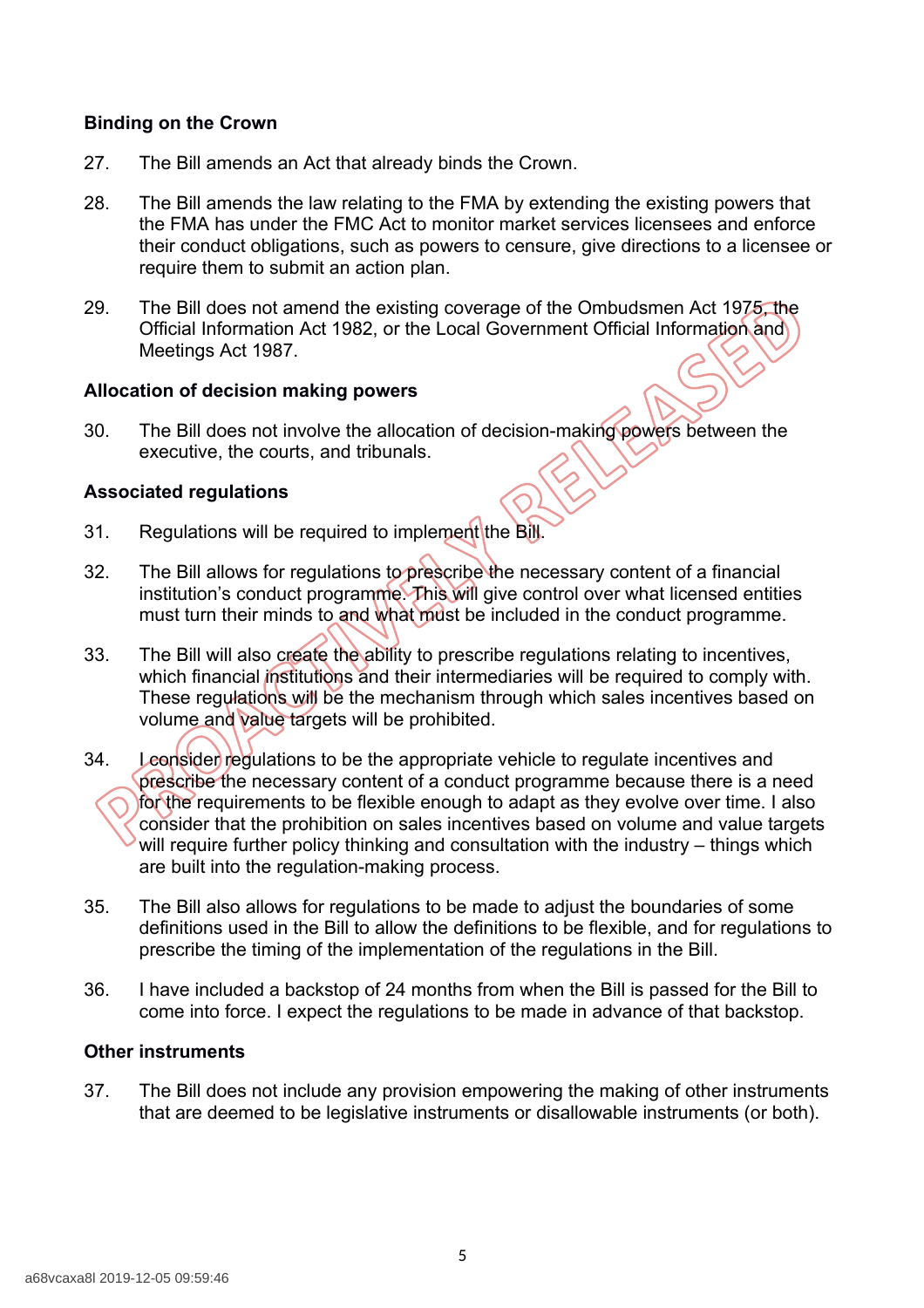## **Definition of Minister/department**

38. The Bill does not contain a definition of Minister, department (or equivalent government agency), or chief executive of a department (or equivalent position).

#### **Commencement of legislation**

- 39. The Bill provides for a commencement date or dates to be appointed by Orders in Council to provide some flexibility for development of the regulations that are needed to implement the Bill.
- 40. The Bill enables a phased approach to implementation so that different kinds of financial institution and different requirements can be brought in at different points in time.
- 41. There is a backstop date for the Bill to come into force 24 months after the Bill is passed if Orders in Council do not bring the Bill into force sooner.<br>**Parliamentary stages**

- 42. I recommend that the Bill be introduced on 11 December 2019. The Bill should be passed by the end of 2020.
- 43. I propose that the Bill be referred to the Finance and Expenditure Committee for consideration.

#### **Proactive Release**

**44.**  I will release this paper proactively in whole, subject to redactions as appropriate under the Official Information Act 1982, within 30 business days. MBIE will publish a copy of this paper on its website.

# **Recommendations**

The Minister of Commerce and Consumer Affairs recommends that the Committee:

- 1. note that a <sup>Constitutional conventions</sup> priority on the 2020 Legislation Programme Constitutional conventions has been sought for the Financial Markets (Conduct of Institutions) Amendment Bill;
- 2. **note** that the Financial Markets (Conduct of Institutions) Amendment Bill forms the basis of a broad conduct regime which will require certain financial institutions to be licensed in respect of their general conduct under the Financial Markets Conduct Act 2013;
- 3. **agree:** 
	- 3.1. that financial advice providers be required to comply with financial institutions' fair conduct programmes, except in respect of financial advice;
	- 3.2. to increase the maximum level of pecuniary penalties available for contravention of relevant obligations by intermediaries under the regime, so that intermediaries may be liable for pecuniary penalties up to the greatest of: